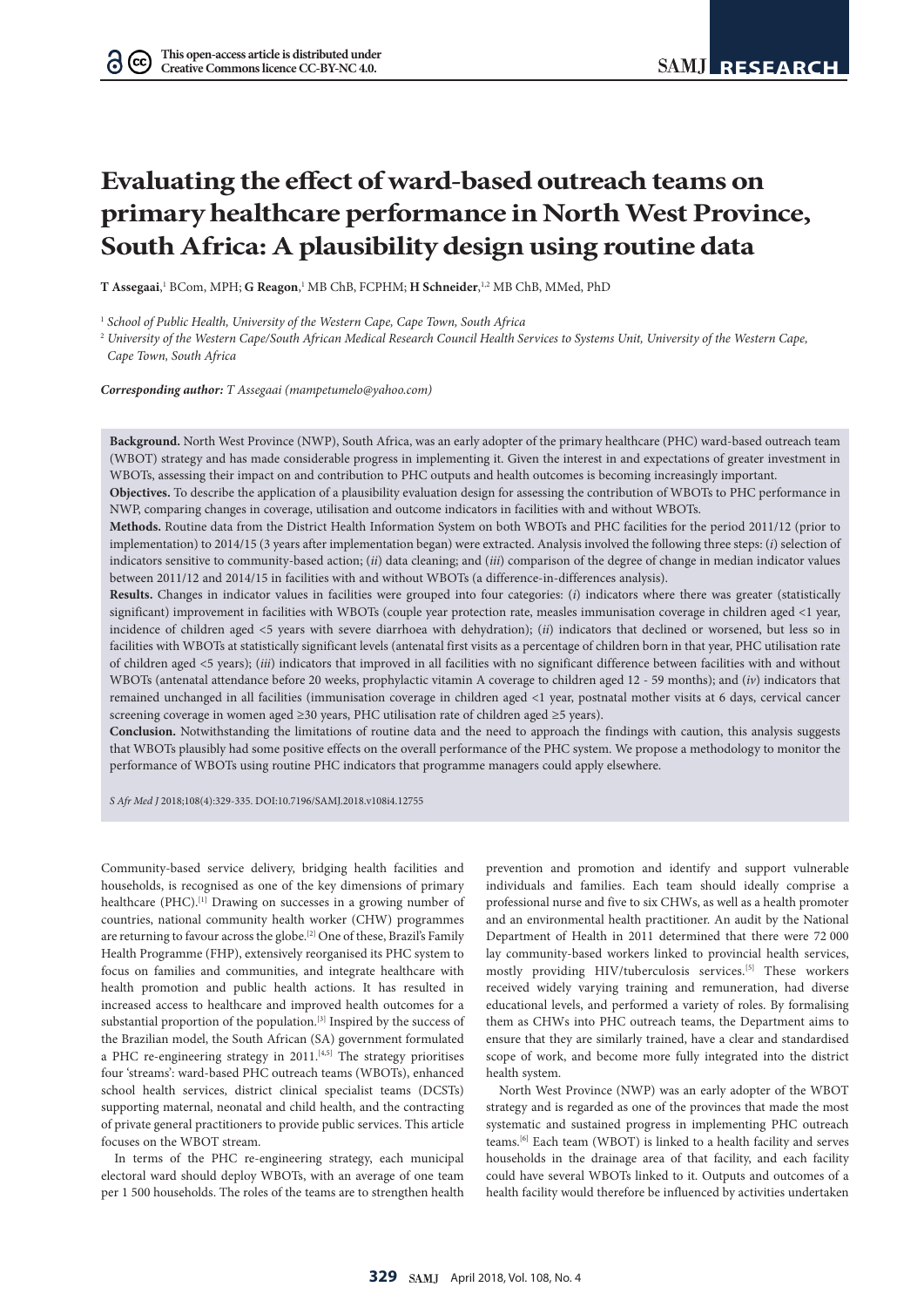by WBOTs. By the end of 2015, NWP had the highest coverage by WBOTs in the country (72.6% of wards with at least one WBOT).<sup>[7]</sup> The first training of CHWs across the country commenced in October 2011, and shortly thereafter NWP began implementation with a pilot of 24 WBOTs, with at least one team in each of the 19 subdistricts across the province. Since then, a number of evaluations have documented the unfolding implementation of WBOTs in the province and provided insights into the factors enabling the expansion and functioning of the programme.<sup>[6,8-11]</sup> During this period, NWP recorded improvements in a number of PHC coverage indicators, such as early antenatal booking and vitamin A coverage, plausibly influenced by the WBOTs. However, these improvements have also been documented in other provinces with lower levels of WBOT coverage, and furthermore could have been affected by other interventions such as the DCSTs. Given the interest in and expectations of greater investment in WBOTs, assessing their impact on and contribution to PHC outputs and health outcomes is becoming increasingly important.

The efficacy of disease-specific CHW-based interventions has been demonstrated in controlled, experimental settings.<sup>[12]</sup> However, as programmes scale up and become integrated into the routine health system, not only may they lose effectiveness, but evaluating them becomes methodologically challenging. In the process of expansion, 'intervention' and 'control' areas are no longer randomly assigned, interventions are adapted and change as they are assimilated, and they interact with other interventions in context-specific ways. In such circumstances, approaches to programme evaluation need to include a wider range of options. Habicht *et al*. [13] propose a typology where 'probability' designs shift to the less definitive 'plausibility' and 'adequacy' designs. Probability designs are classic experiments in that they control for confounders through randomisation of intervention and control groups.<sup>[13]</sup> Plausibility designs (also referred to as quasiexperimental) evaluate changes before and after the intervention or compare non-randomised groups with and without interventions.[13] Efforts may be made to identify and control for potential confounders in the analysis. Such approaches have been successfully applied to impact evaluations such as that of the nationally scaled up Brazilian FHP.[14] Adequacy designs evaluate performance against a standard or target (e.g. immunisation coverage), where changes are assumed to be due to the effects of the programme.

# **Objectives**

This article describes the application of a plausibility evaluation design that aimed to assess the contribution of WBOTs to PHC performance in NWP, comparing coverage, utilisation and outcome indicators in facilities with and without WBOTs. The study formed the quantitative component of a mixed-method evaluation of the WBOTs strategy in NWP conducted in late 2015.[15] It drew on routinely collected data through the District Health Information System (DHIS) and made use of the 'difference-in-differences' analysis technique, appropriate to a plausibility evaluation of a programme at scale. This technique evaluates the effects of an intervention by comparing changes in, rather than absolute levels of, performance between intervention and control sites, where these are not randomly assigned, and may therefore have baseline differences.<sup>[16]</sup> However, it still assumes that sites are exposed to the same background changes and would show the same overall trends in the absence of an intervention.<sup>[16]</sup>

# **Methods**

A before-and-after evaluation was conducted with PHC facilities (clinics and health centres) as the units of analysis. All PHC facilities in the province that collected routine data on the indicators potentially influenced by WBOTs (see indicator list below) were included in the study population, and the entire eligible study population was included in the analysis, obviating the need for sampling. PHC facilities were grouped into those with functional WBOTs (intervention clinics) and those without WBOTs (control clinics) at follow-up (2014/15). WBOTs were deemed functional if their monthly activity data were regularly reflected in the facility routine information system (the DHIS). Based on the WBOT DHIS data, the number of functional teams increased from the 24 pilot teams in 2012 to 274 by March 2015. Household activities of WBOTs were evenly divided between maternal, reproductive and child health (49% of total activities), and follow-up of chronic diseases (51% of total).

Using routine data from the DHIS, the study compared changes in the performance of PHC facilities with and without WBOTs. Routine data from both the WBOTs and PHC clinics for the period 2011/12 (prior to implementation) to 2014/15 (3 years after the start of implementation) were obtained. The following three steps were then applied: (*i*) the indicators potentially sensitive to communitybased action were identified and extracted; (*ii*) the routine data were cleaned using predetermined cleaning criteria; and (*iii*) a differencein-differences analysis was applied to the data. These three steps are further elaborated below.

#### **Step 1: Selection of indicators**

PHC routine indicators – data elements and associated drainage population data – plausibly affected by the activities of the CHWs in the WBOTs at household level were selected and extracted from the DHIS. Data were extracted prior to commencement of WBOTs in 2011/12 and 3 years after WBOT activity, in 2014/15, for every clinic and health centre in NWP. The indicators, their rationale for inclusion and the corresponding data elements chosen for analyses are listed in Table 1.

In a separate study (not reported here), tuberculosis case detection rates and treatment outcomes were analysed as indicators of the chronic disease care activity of WBOTs.

#### **Step 2: Data cleaning**

Data were separated by data element, facility and month and saved in Excel 2016 (Microsoft, USA) for each year. Routine monthly data for each facility were checked for errors based on comparisons of facilities with each other and with other months in the year. Based on assessments of accuracy and completeness, the data were cleaned using defined rules. Great care was taken to avoid over-cleaning, and only data with clear and obvious errors were cleaned.

The following two cleaning rules for **missing data** were applied: (*i*) if a facility had data missing for >8 months in a year, that facility was excluded from the analysis; and (*ii*) if a facility had data missing for ≤8 months in a year, missing data were assigned the average values for the months that had data recorded**.** As all services included in the analysis had been routinely provided by the health department for many years, it was reasonably assumed that a lack of data reflected a lack of recording and/or reporting rather than a lack of service delivery for those months. It is acknowledged that by assigning average values, seasonal and special-event variation effects were not catered for in the correction; however, it would be impossible to correct for these without detailed knowledge of each individual facility.

The following cleaning rules for **inaccurate data** were applied: facility values of less than one-third (lower limit) and >3 times (upper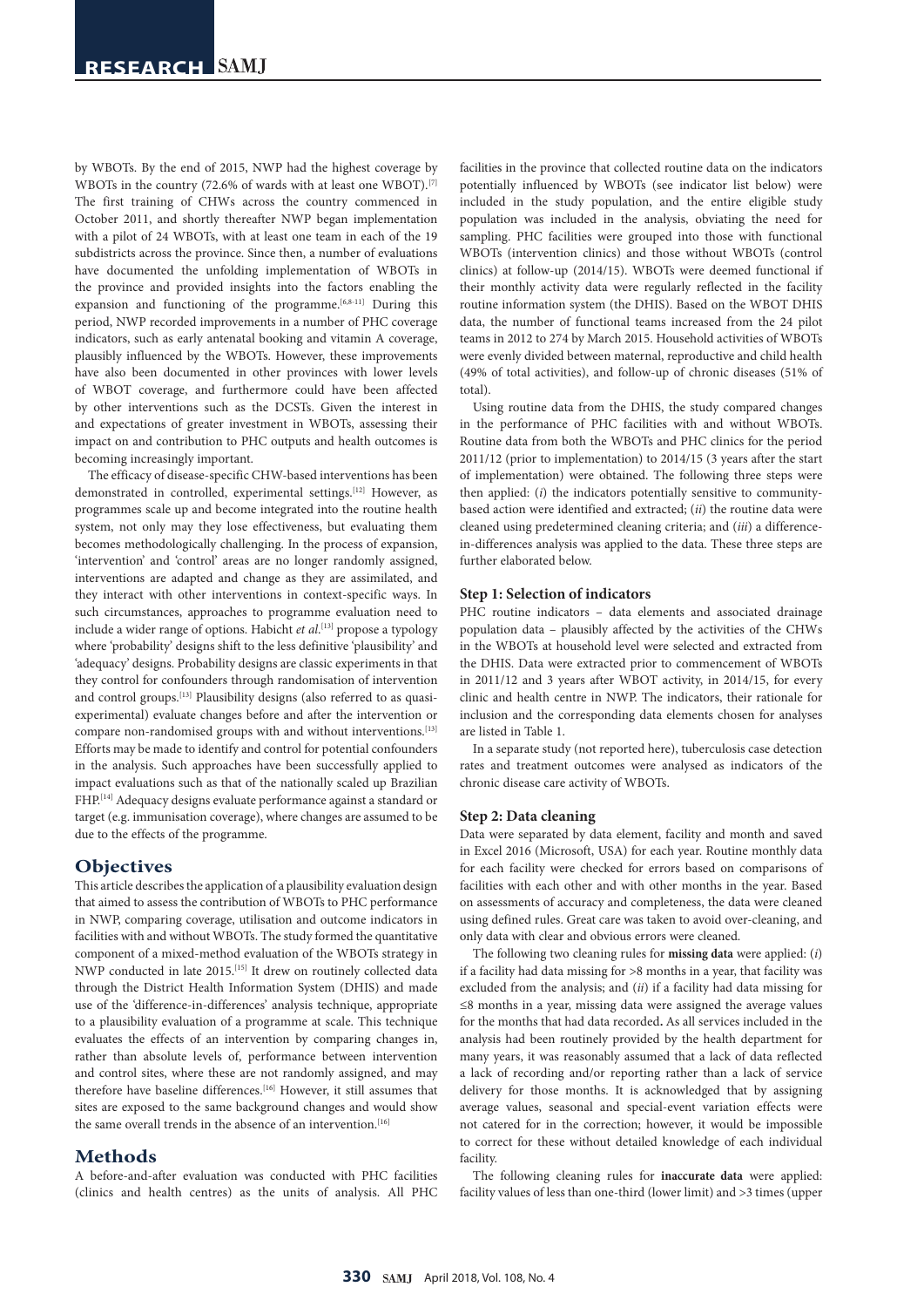|                                                              |                                                                                                                                                                                                                                   | Data elements                                                                                                                                                                                                                                                                                                |                                                                                                                                                                              |
|--------------------------------------------------------------|-----------------------------------------------------------------------------------------------------------------------------------------------------------------------------------------------------------------------------------|--------------------------------------------------------------------------------------------------------------------------------------------------------------------------------------------------------------------------------------------------------------------------------------------------------------|------------------------------------------------------------------------------------------------------------------------------------------------------------------------------|
| Indicator                                                    | Rationale for inclusion                                                                                                                                                                                                           | <b>Numerator</b>                                                                                                                                                                                                                                                                                             | Denominator                                                                                                                                                                  |
| ANC attendance coverage                                      | CHWs were tasked with identifying and<br>encouraging pregnant women to attend ANC<br>clinics                                                                                                                                      | ANC first visit - total                                                                                                                                                                                                                                                                                      | Population aged <1 year                                                                                                                                                      |
| ANC clinic attendance<br>before 20 weeks rate                | CHWs were tasked with identifying and<br>encouraging pregnant women to attend their<br>first ANC clinic visit early in their pregnancy                                                                                            | ANC first visit before 20 weeks                                                                                                                                                                                                                                                                              | ANC first visit - total                                                                                                                                                      |
| age $\geq$ 30 years coverage                                 | Cervical cancer screening at $\mathcal{C}$ HWs encouraged women aged $\geq$ 30 to have a<br>cervical smear taken once every 10 years                                                                                              | Cervical cancer screening age<br>$\geq$ 30 years                                                                                                                                                                                                                                                             | Population aged $\geq 30$<br>years, female/10 cervical<br>smears in women aged<br>$\geq$ 30 years as a proportion<br>of 10% of the female<br>population aged $\geq$ 30 years |
| Mother postnatal visit<br>within 6 days after delivery       | CHWs were tasked with encouraging women<br>who have given birth to attend postnatal clinic<br>within 6 days after delivery                                                                                                        | Mother postnatal visit within 6 days<br>after delivery                                                                                                                                                                                                                                                       | Population aged <1 year                                                                                                                                                      |
| Couple year protection rate                                  | CHWs provided health education on family<br>planning and the types of contraception<br>methods available                                                                                                                          | (Oral pill cycles/12) + (medroxy-<br>$progesterone/4) + (norethisterone)$<br>enanthate/6) + (IUCD $\times$ 4.5) +<br>(subdermal implant $\times$ 2.5) +<br>male condoms distributed/120) +<br>(female condoms distributed/120) +<br>(male sterilisation $\times$ 10) + (female<br>sterilisation $\times$ 10) | Population aged 15 - 49<br>years, female                                                                                                                                     |
| Immunised fully at age<br><1 year coverage                   | CHWs encouraged parents/caregivers to have<br>their children immunised according to the<br>recommended schedule                                                                                                                   | Immunised fully at age <1 year, new                                                                                                                                                                                                                                                                          | Population aged <1 year                                                                                                                                                      |
| Measles coverage, age<br><1 year                             | CHWs encouraged parents/caregivers to have<br>their children immunised according to the<br>recommended schedule                                                                                                                   | Measles first dose at age <1 year                                                                                                                                                                                                                                                                            | Population aged <1 year                                                                                                                                                      |
| Vitamin A coverage, age<br>$12 - 59$ months                  | CHWs provided routine supplementation of<br>vitamin A to children aged <5 years                                                                                                                                                   | Vitamin A dose 12 - 59 months                                                                                                                                                                                                                                                                                | Population aged 1 - 5<br>years<br>$(12 - 60$ months)                                                                                                                         |
| Child aged <5 years,<br>diarrhoea with dehydration<br>(1000) | CHWs demonstrated how to administer oral<br>rehydration to children with diarrhoea and<br>encouraged parents/caregivers to provide it<br>early in the illness and to take children who<br>were not getting better to the facility | Child aged <5 years with diarrhoea<br>with dehydration                                                                                                                                                                                                                                                       | Population aged <5 years                                                                                                                                                     |
| Utilisation rates, children<br>aged <5 years                 | CHWs encouraged attendance at health<br>facilities for both preventive and curative<br>services                                                                                                                                   | PHC headcount, age <5 years                                                                                                                                                                                                                                                                                  | Population aged <5 years                                                                                                                                                     |
| Utilisation rates, children<br>aged $\geq$ 5 years           | CHWs encouraged attendance at health<br>facilities for both preventive and curative<br>services                                                                                                                                   | PHC headcount, age $\geq$ 5 years                                                                                                                                                                                                                                                                            | Population aged $\geq$ 5 years                                                                                                                                               |

## **Table 1. Facility indicators potentially sensitive to WBOT (CHW) activity**

WBOT = ward-based outreach team; CHW = community health worker; ANC = antenatal care; IUCD = intrauterine contraceptive device; PHC = primary healthcare.

limit) the average value for the year (annual average) were cleaned by assigning them the average value. Exceptions were made in certain circumstances, for example: (*i*) for annual average values <10, no lower-limit cleaning was done; (*ii*) for annual average values <10, upper-limit cleaning was done only if the values were >5 times the annual average; (*iii*) for annual averages of 'zero', upper-limit cleaning was done based on an average of 1; and (*iv*) for annual facility averages >3 times the annual average for the province, cleaning to the facility average was done for values greater than double the facility annual average. This rule was only applied if 3 times the provincial annual average was >40.

Despite the extensive data cleaning, several residual errors remained and resulted in values >100% for indicators such as immunisation coverage at age <1 year, for some facilities.

## **Step 3: Analysis of data**

Standardised DHIS indicators, listed in Table 1, were calculated from data elements and compared for changes in value between 2011/12 and 2014/15. Medians and median differences from 2011/12 to 2014/15 in indicators were derived and tabulated for each facility using Epi Info 3.5.1 (Centers for Disease Control and Prevention, USA). Although the data were extensively cleaned, several residual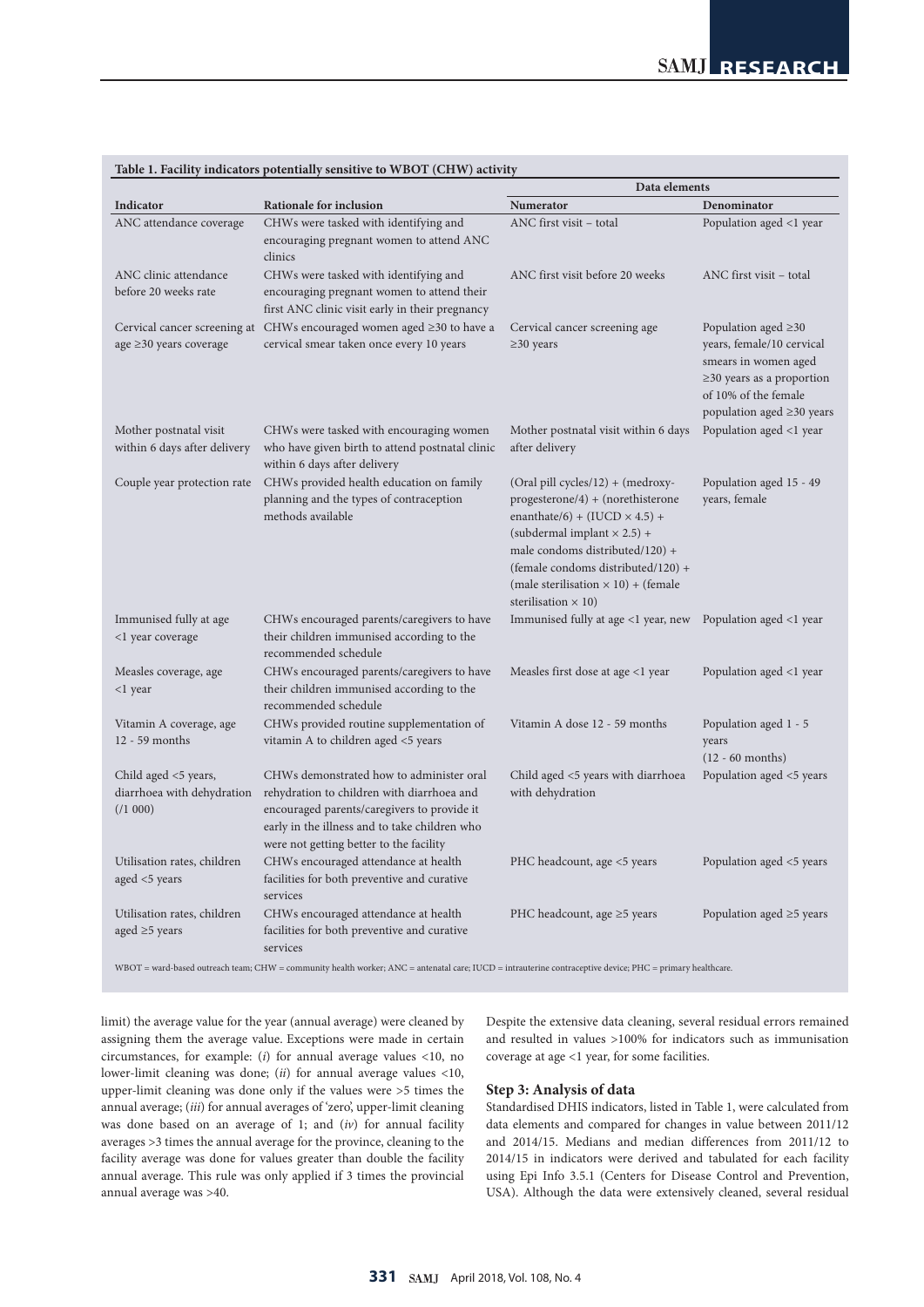errors remained. These errors are best seen when looking at the indicator values, particularly the minimum and maximum values as illustrated in the white cells in Table 2, where the ranges of values obtained for the facilities in the province for immunisation coverage are implausible at the upper and lower extremes. Similarly, the difference in facility values between 2011/12 and 2014/15 had extreme implausible outliers, and median (as opposed to mean) values were therefore used to avoid the influence of these outliers prone to errors.

The degree of change in individual facility indicator values over time was assessed by calculating the difference in median value over the time period, by subtracting the median value for 2011/12 from the median value for 2014/15, for that particular facility. The median of the *differences* of all the facilities, stratified into those with functional WBOTs and those without WBOTs, was then determined. In the final step, the median of the *differences* in facilities without WBOTs was subtracted from those with WBOTs (the difference-indifferences analysis). Non-parametric tests (the Wilcoxon rank-sum test) were computed in Stata 14 (StataCorp, USA) to determine the statistical significance  $(p<0.05)$  of the median difference-indifferences between facilities with functional WBOTs and those without WBOTs. Although PHC facilities served populations of varying sizes, no weighting of facilities was undertaken, as the main focus of analysis was in the relative change in, rather than the absolute value of, the indicator. However, absolute values of indicators are also presented in the findings, as these are necessary for interpreting the median differences over time. Absolute values additionally aid interpretation of the degree of relative change, as the higher the baseline, the more difficult it is to effect a positive (beneficial) change,

and conversely the lower the baseline value, the easier it is to effect a positive change.

#### **Ethical approval**

Ethical approval for the study was obtained from the University of the Western Cape Senate Research Committee (ref. no. 15/2/4).

# **Results**

Routine data from which the indicators listed in Table 1 could be calculated were obtained for 404 facilities (187 with functional WBOTs and 217 without WBOTs). The median of the facility values for the various indicators was calculated for the years 2011/12 and 2014/15 and the differences in value for each facility between 2011/12 and 2014/15 were obtained with the median of those individual facility differences then being computed. This analysis was undertaken for all the indicators listed in Table 1, with an illustrative example for the indicator 'couple year protection' shown in Table 3. Data are shown for four actual facilities only, but then the median is shown for all the facilities, with 'Facility\*' and 'Facility† ' representing all the other facilities not shown in the table. The values for these facilities are reported in Tables 4 - 7, where the summarised analysis of the various indicator changes are shown. Note that the median of the differences (c) is not the difference between the median of 2014/15 (b) minus the median of 2011/12 (a) (which would be 18%) but rather the median of the differences of all the facilities shown in that column (which in this case was 15.3%). The difference-in-median differences is shown in the next column and is simply the difference between the median of the differences for facilities with WBOTs (c) (15.3%) and facilities without WBOTs (d) (6.1%), which in this example is 9.2%.

| Table 2. Example of residual errors in 2014/15 indicators                                                                 |                         |     |      |     |        |     |      |  |  |
|---------------------------------------------------------------------------------------------------------------------------|-------------------------|-----|------|-----|--------|-----|------|--|--|
| Indicator/variable<br><b>Facilities</b>                                                                                   |                         |     | Min. | 25% | Median | 75% | Max. |  |  |
| Immunisation coverage age $\langle 1 \rangle$ year, %                                                                     | Facilities with WBOT    | 188 |      | 70  | 82     | 100 | 206  |  |  |
|                                                                                                                           | Facilities without WBOT | 215 |      | 63  | 86     | 111 | 775  |  |  |
| $WBOT =$ ward-based outreach team; white cells = ranges of values implausible at the upper and lower extremes (see text). |                         |     |      |     |        |     |      |  |  |

#### **Table 3. Median change in couple year protection percentage between 2011/12 and 2014/15**

| Exposure                                                                                                   | Facility              | Facility<br>proportional value<br>in $2011/12$ | Facility<br>proportional value<br>in 2014/15 | Difference in<br>facility value<br>between 2014/15<br>and 2011/12 | Difference in the<br>median differences<br>between WBOT<br>and no-WBOT<br>facilities | $p$ -value |
|------------------------------------------------------------------------------------------------------------|-----------------------|------------------------------------------------|----------------------------------------------|-------------------------------------------------------------------|--------------------------------------------------------------------------------------|------------|
|                                                                                                            | Facility 1            | 29.6                                           | 69.0                                         | 39.4                                                              |                                                                                      |            |
|                                                                                                            | Facility 2            | 21.3                                           | 76.8                                         | 55.5                                                              |                                                                                      |            |
|                                                                                                            | Facility 3            | 37.5                                           | 34.8                                         | $-2.7$                                                            |                                                                                      |            |
| PHC facilities with<br>functional WBOTs, %                                                                 | Facility 4            | 34.9                                           | 56.7                                         | 21.8                                                              |                                                                                      |            |
|                                                                                                            | Facility*             |                                                |                                              |                                                                   |                                                                                      |            |
|                                                                                                            | Median of all the     | 20.2(a)                                        | 37.7 <sub>(b)</sub>                          | 15.3 $(c)$                                                        |                                                                                      |            |
|                                                                                                            | facilities $(n=187)$  |                                                |                                              |                                                                   |                                                                                      |            |
|                                                                                                            |                       |                                                |                                              |                                                                   | $9.2$ (c - d)                                                                        | 0.0001     |
|                                                                                                            | Facility 1            | 22.9                                           | 16.5                                         | $-6.5$                                                            |                                                                                      |            |
|                                                                                                            | Facility 2            | 16.6                                           | 19.2                                         | 2.6                                                               |                                                                                      |            |
|                                                                                                            | Facility 3            | 32.4                                           | 36.2                                         | 3.8                                                               |                                                                                      |            |
| PHC facilities without<br>WBOTs, %                                                                         | Facility 4            | 27.2                                           | 27.1                                         | $-0.2$                                                            |                                                                                      |            |
|                                                                                                            | Facility <sup>†</sup> |                                                |                                              |                                                                   |                                                                                      |            |
|                                                                                                            | Median of all the     | 26.3                                           | 32.5                                         | 6.1(d)                                                            |                                                                                      |            |
|                                                                                                            | facilities $(n=217)$  |                                                |                                              |                                                                   |                                                                                      |            |
| $WBOT =$ ward-based outreach team.<br>*Remaining 183 facilities.<br><sup>†</sup> Remaining 213 facilities. |                       |                                                |                                              |                                                                   |                                                                                      |            |

**332 SAMJ** April 2018, Vol. 108, No. 4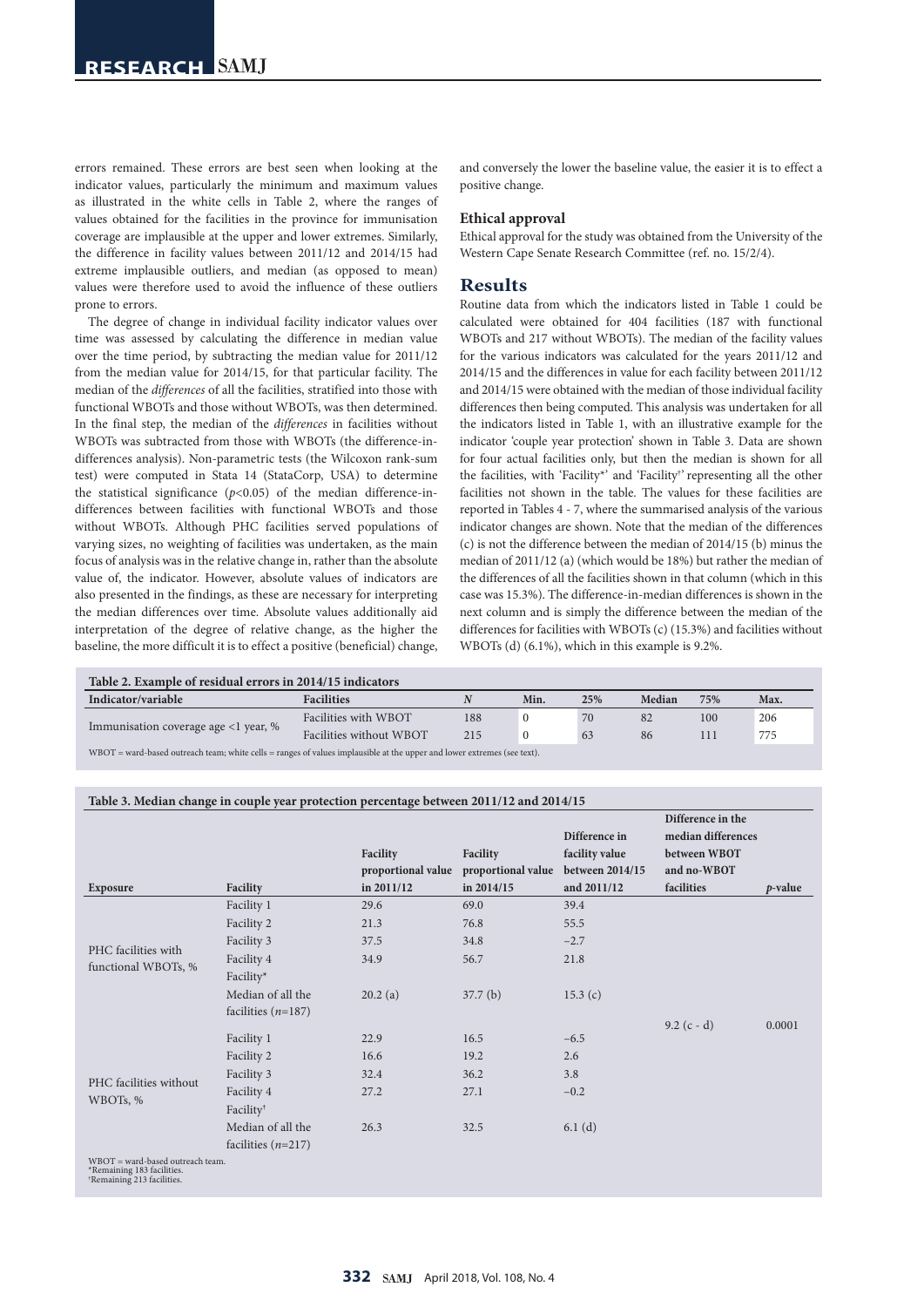Changes in indicator values between 2011/12 and 2014/15 for facilities with WBOTs and facilities without WBOTs have been grouped into the following four categories: (*i*) indicators where there was greater (statistically significant) improvement in facilities with WBOTs than in those without (we refer to these changes as 'possibly attributable to the activities of the WBOT') (Table 4); (*ii*) indicators that declined or worsened, but less so in facilities with WBOTs, at statistically significant levels (Table 5); (*iii*) indicators that improved in all facilities, with no statistically significant difference between facilities with and without WBOTs (Table 6); and (*iv*) indicators that remained unchanged in all facilities, with and without WBOTs (Table 7).

In Tables 4 - 7, the following are presented for facilities with and without WBOTs: median values for 2011/12; median values for 2014/15; the median of the differences in facility values between 2011/12 and 2014/15 (note that this is not the difference between the median of 2014/15 and the median of 2011/12, but rather the median of the differences of all the facilities, as illustrated in Table 3); the comparison of the median differences (difference-in-differences) between facilities with and without WBOTs; and the level of significance of this difference.

## **Changes in indicators possibly attributable to WBOTs**

Couple year protection rates improved in all facilities (Table 4). However, there was a larger and significantly greater increase in these rates in facilities with a WBOT than in those without a WBOT. Measles coverage in children aged <1 year increased in WBOT facilities, while it decreased in facilities without WBOTs. There was a significant decrease in cases of severe diarrhoea in facilities with a WBOT and no change in facilities without a WBOT. Of note are the baseline differences between WBOT and non-WBOT facilities in 2011/12, a pattern that is present across many of the indicators. In general, facilities with WBOTs appeared to be performing worse at baseline.

| Indicator                                                                | <b>Facility type</b>                             | <b>Median of facility</b><br>values for $2011/12$ | <b>Median of facility</b><br>values for $2014/15$ | Median of the<br>differences in<br>values of individual<br>facilities between<br>2014/15 and<br>$2011/12*$ | Difference in<br>the median<br>differences<br>between WBOT<br>and no-WBOT<br>facilities | $p$ -value |
|--------------------------------------------------------------------------|--------------------------------------------------|---------------------------------------------------|---------------------------------------------------|------------------------------------------------------------------------------------------------------------|-----------------------------------------------------------------------------------------|------------|
| Couple year protection<br>rate, %                                        | WBOT<br>$(n=184)$<br>No WBOT<br>$(n=229)$        | 20.2<br>26.3                                      | 37.7<br>32.5                                      | 15.3<br>6.1                                                                                                | 9.2                                                                                     | 0.0001     |
| Measles under 1-year<br>coverage, %                                      | WBOT<br>$(n=184)$<br>No WBOT<br>$(n=219)$        | 81.9<br>95.7                                      | 86.8<br>89.7                                      | 6.6<br>$-8.9$                                                                                              | 15.4                                                                                    | 0.0092     |
| Child under 5 years with<br>severe diarrhoea with<br>dehydration, /1 000 | <b>WBOT</b><br>$(n=113)$<br>No WBOT<br>$(n=230)$ | 9.3<br>2.6                                        | 1.7<br>2.3                                        | $-2.4$<br>0.0                                                                                              | $-2.4$                                                                                  | 0.0003     |

WBOT = ward-based outreach team.  $\omega \sim 1$  wave  $\omega$  concerns that in the median of 2014/15 and the median of 2011/12, but rather the median of the difference in value for all individual facilities between the median of 2014/15 and the median of 2011/12, 2014/15 and 2011/12.

| Table 5. Indicators where WBOTs may have prevented declines in utilisation |                      |                     |           |                                     |               |                 |  |  |
|----------------------------------------------------------------------------|----------------------|---------------------|-----------|-------------------------------------|---------------|-----------------|--|--|
|                                                                            |                      |                     |           | Median of the                       |               |                 |  |  |
|                                                                            |                      |                     |           | differences                         | Difference in |                 |  |  |
|                                                                            |                      |                     |           | in values of                        | the median    |                 |  |  |
|                                                                            |                      |                     |           | individual                          | differences   |                 |  |  |
|                                                                            |                      | Median of           | Median of | facilities                          | between WBOT  |                 |  |  |
|                                                                            |                      | facility values for |           | facility values for between 2014/15 | and no-WBOT   |                 |  |  |
| Indicator                                                                  | <b>Facility type</b> | 2011/12             | 2014/15   | and $2011/12*$                      | facilities    | <i>p</i> -value |  |  |
|                                                                            | <b>WBOT</b>          | 101.8               | 97.7      | $-0.8$                              |               |                 |  |  |
| ANC first visits, as % of children born                                    | $(n=184)$            |                     |           |                                     | 6.6           | 0.0331          |  |  |
| in that year                                                               | No WBOT              | 77.9                | 66.5      | $-7.4$                              |               |                 |  |  |
|                                                                            | $(n=220)$            |                     |           |                                     |               |                 |  |  |
|                                                                            | <b>WBOT</b>          | 4.5                 | 4.5       | $-0.30$                             |               |                 |  |  |
| Utilisation rate in children aged <5                                       | $(n=184)$            |                     |           |                                     |               |                 |  |  |
| years (per capita)                                                         | No WBOT              | 5.0                 | 4.4       | $-0.67$                             | 0.37          | 0.0271          |  |  |
|                                                                            | $(n=220)$            |                     |           |                                     |               |                 |  |  |

WBOT = ward-based outreach team; ANC = antenatal care.

001 – ware-used our dearn train, ArNO – antenatan care.<br>Ote that this is not the arithmetical difference between the median of 2014/15 and the median of 2011/12, but rather the median of the difference in value for all ind 2014/15 and 2011/12.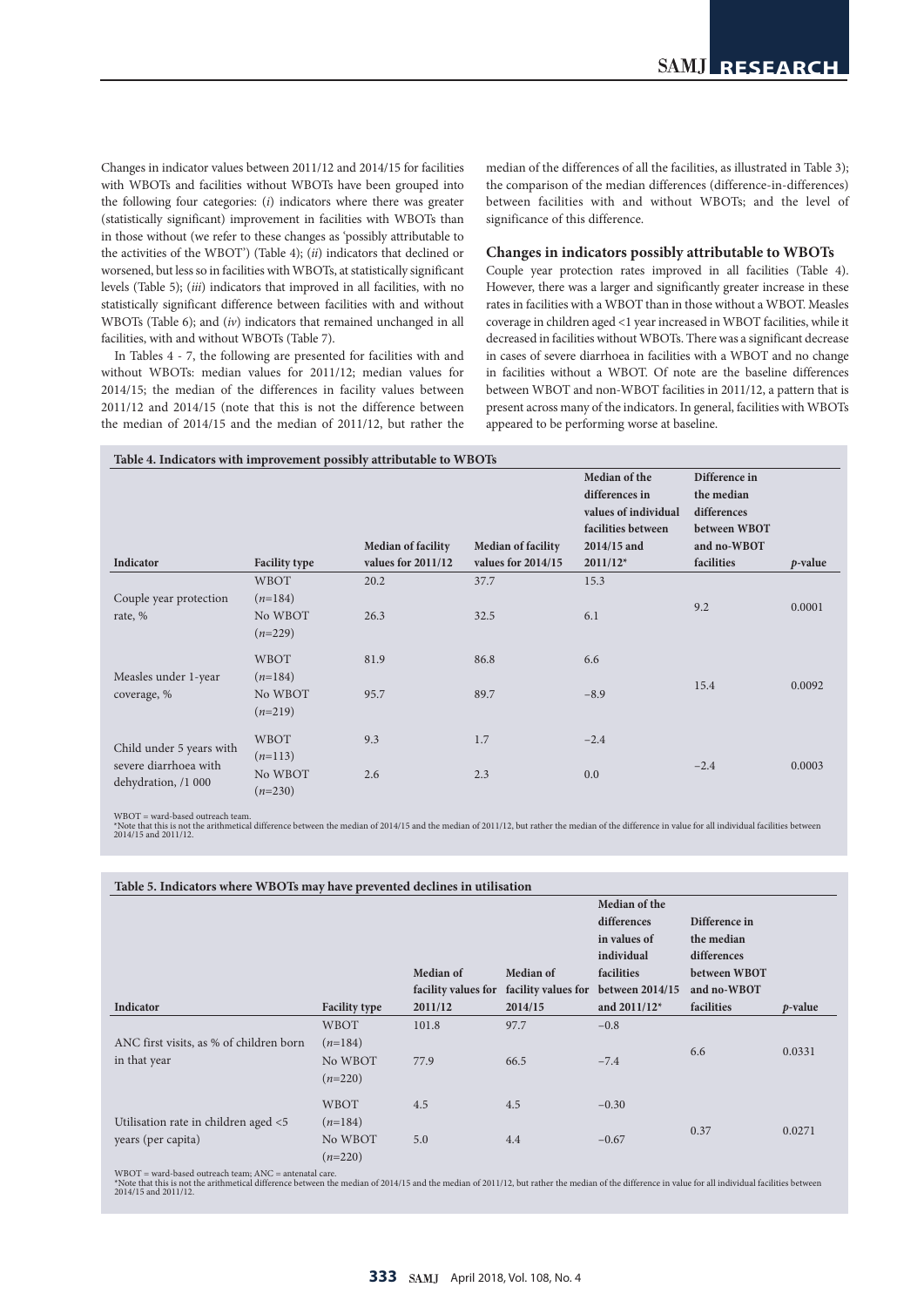| Table 6. Indicators that improved across all facilities |                                   |                           |                           |                                                                                  |                                                         |            |  |  |
|---------------------------------------------------------|-----------------------------------|---------------------------|---------------------------|----------------------------------------------------------------------------------|---------------------------------------------------------|------------|--|--|
|                                                         |                                   |                           |                           | Median of the<br>differences<br>in values of<br>individual<br>facilities between | Difference in the<br>median differences<br>between WBOT |            |  |  |
|                                                         |                                   | <b>Median of facility</b> | <b>Median of facility</b> | 2014/15 and                                                                      | and no-WBOT                                             |            |  |  |
| Indicator                                               | <b>Facility type</b>              | values for $2011/12$      | values for $2014/15$      | $2011/12*$                                                                       | facilities                                              | $p$ -value |  |  |
|                                                         | WBOT                              | 42.9                      | 58.6                      | 15.1                                                                             |                                                         |            |  |  |
| ANC before 20 weeks, % of<br>ANC first visits           | $(n=182)$<br>No WBOT<br>$(n=196)$ | 41.5                      | 60.0                      | 16.6                                                                             | $-1.6$                                                  | 0.2359     |  |  |
| Vitamin A coverage at 12 - 59                           | WBOT<br>$(n=184)$                 | 20.9                      | 81.6                      | 59.4                                                                             |                                                         |            |  |  |
| months, %                                               | No WBOT<br>$(n=220)$              | 27.0                      | 92.3                      | 59.7                                                                             | $-0.3$                                                  | 0.5242     |  |  |

WBOT = ward-based outreach team; ANC = antenatal care.<br>\*Note that is is not the arithmetical difference between the median of 2014/15 and the median of 2011/12, but rather the median of the difference in value for all indi

|                                                               |                                   | <b>Median of facility</b> | <b>Median of facility</b> | Median of the<br>differences in<br>values of individual<br>facilities between<br>2014/15 and | Difference in the<br>median differences<br>between WBOT<br>and no-WBOT |            |
|---------------------------------------------------------------|-----------------------------------|---------------------------|---------------------------|----------------------------------------------------------------------------------------------|------------------------------------------------------------------------|------------|
| Indicator                                                     | <b>Facility type</b>              | values for 2011/12        | values for 2014/15        | $2011/12*$                                                                                   | facilities                                                             | $p$ -value |
|                                                               | <b>WBOT</b>                       | 76.1                      | 82.3                      | 8.7                                                                                          |                                                                        |            |
| Immunisation coverage in<br>children aged <1 year, %          | $(n=184)$<br>No WBOT<br>$(n=219)$ | 84.4                      | 86.4                      | 0.5                                                                                          | 8.2                                                                    | 0.1362     |
|                                                               | <b>WBOT</b>                       | 56.2                      | 61.3                      | 2.9                                                                                          |                                                                        |            |
| Postnatal mother visits at 6<br>days, as % of live births     | $(n=184)$<br>No WBOT<br>$(n=220)$ | 29.6                      | 32.5                      | 0.0                                                                                          | 2.9                                                                    | 0.0652     |
|                                                               | WBOT                              | 3.7                       | 5.9                       | 2.3                                                                                          |                                                                        |            |
| Cervical cancer screening in<br>women aged $\geq$ 30 years, % | $(n=184)$<br>No WBOT<br>$(n=230)$ | 2.6                       | 5.2                       | 0.8                                                                                          | 1.5                                                                    | 0.1851     |
| Utilisation rate for children                                 | <b>WBOT</b><br>$(n=184)$          | 2.4                       | 2.4                       | $-0.12$                                                                                      |                                                                        |            |
| aged $\geq$ 5 years (per capita)                              | No WBOT<br>$(n=231)$              | 2.5                       | 2.4                       | $-0.12$                                                                                      | 0.0                                                                    | 0.2371     |

WBOT = ward-based outreach team.<br>\*Note that this is not the arithmetical difference between the median of 2014/15 and the median of 2011/12, but rather the median of the difference in value for all individual facilities be

# **Indicators where WBOTs may have prevented declines in utilisation**

Antenatal coverage and under-5 utilisation rates declined in all facilities, but significantly less so in facilities with WBOTs, as shown in Table 5.

# **Indicators that improved in all facilities**

The indicators ANC before 20 weeks as a percentage of ANC first visits and vitamin A coverage at 12 - 59 months improved substantially in all facilities, but with no statistically significant difference between facilities with and without WBOTs (Table 6).

## **Indicators that did not change in all facilities**

Several indicators showed small or no change in facilities with and without WBOTs. This included overall immunisation coverage, postnatal visit attendance, cervical screening attendance and general PHC facility utilisation rates for children aged ≥5 years (Table 7). Although overall immunisation coverage had a greater improvement in facilities with WBOTs, this was not statistically significant.

## **Discussion**

This study offers a methodology, referred to as a plausibility design, for use of routine data to evaluate impacts of WBOTs implemented